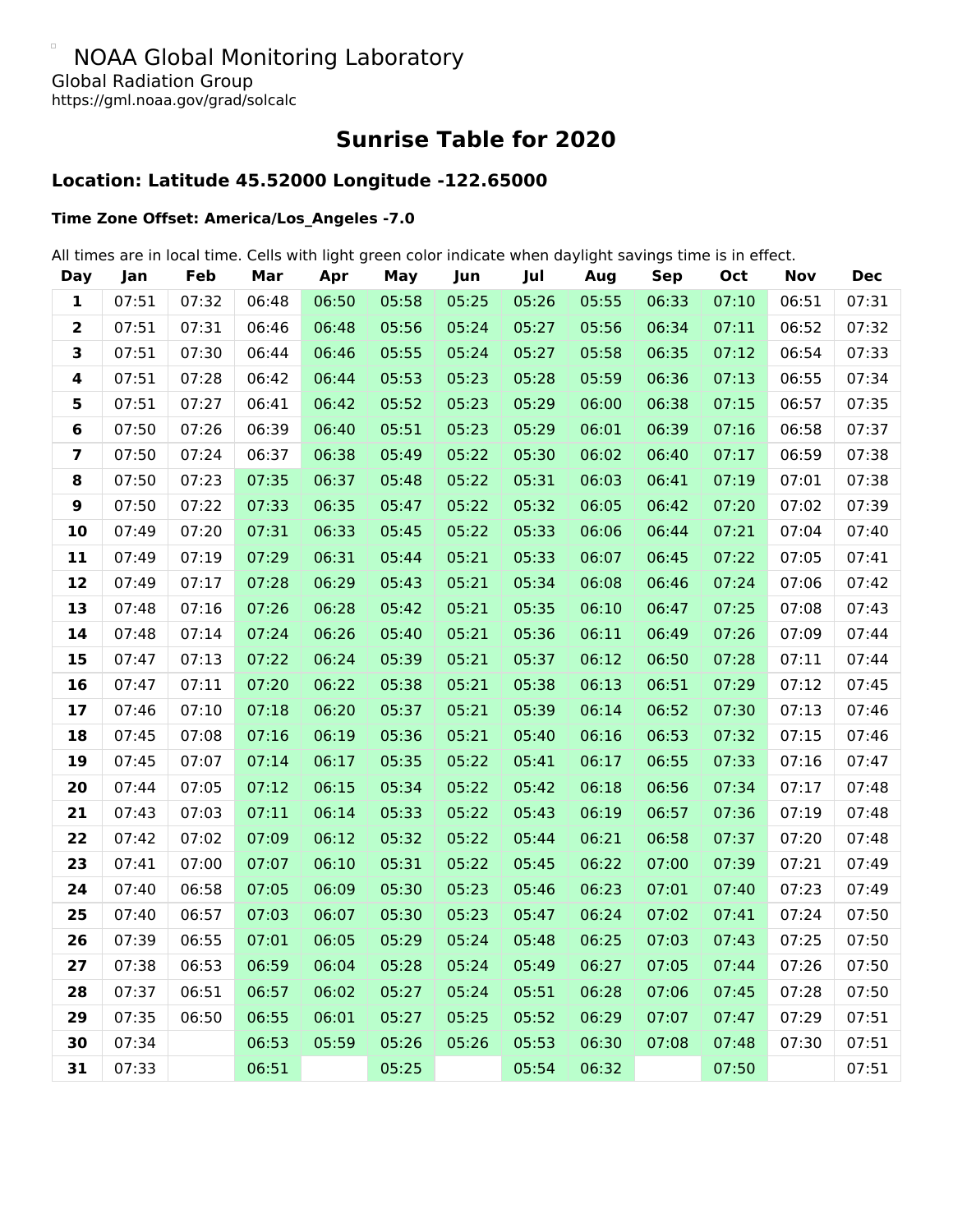#### $\Box$ NOAA Global Monitoring Laboratory Global Radiation Group https://gml.noaa.gov/grad/solcalc

**Sunset Table for 2020**

# **Location: Latitude 45.52000 Longitude -122.65000**

### **Time Zone Offset: America/Los\_Angeles -7.0**

All times are in local time. Cells with light green color indicate when daylight savings time is in effect.

| <b>Day</b>              | Jan   | Feb   | Mar   | Apr   | May   | Jun   | Jul   | Aug   | <b>Sep</b> | Oct   | <b>Nov</b> | <b>Dec</b> |
|-------------------------|-------|-------|-------|-------|-------|-------|-------|-------|------------|-------|------------|------------|
| 1                       | 16:38 | 17:17 | 17:58 | 19:40 | 20:18 | 20:53 | 21:03 | 20:38 | 19:47      | 18:50 | 16:57      | 16:28      |
| $\overline{\mathbf{2}}$ | 16:38 | 17:18 | 18:00 | 19:41 | 20:20 | 20:54 | 21:03 | 20:36 | 19:45      | 18:48 | 16:55      | 16:28      |
| 3                       | 16:39 | 17:20 | 18:01 | 19:42 | 20:21 | 20:54 | 21:02 | 20:35 | 19:43      | 18:46 | 16:54      | 16:28      |
| $\overline{\mathbf{4}}$ | 16:40 | 17:21 | 18:03 | 19:43 | 20:22 | 20:55 | 21:02 | 20:34 | 19:41      | 18:44 | 16:52      | 16:28      |
| 5                       | 16:41 | 17:23 | 18:04 | 19:45 | 20:23 | 20:56 | 21:02 | 20:32 | 19:40      | 18:42 | 16:51      | 16:27      |
| $\bf 6$                 | 16:42 | 17:24 | 18:05 | 19:46 | 20:25 | 20:57 | 21:01 | 20:31 | 19:38      | 18:40 | 16:50      | 16:27      |
| $\overline{\mathbf{z}}$ | 16:44 | 17:26 | 18:07 | 19:47 | 20:26 | 20:57 | 21:01 | 20:29 | 19:36      | 18:38 | 16:49      | 16:27      |
| 8                       | 16:45 | 17:27 | 19:08 | 19:49 | 20:27 | 20:58 | 21:00 | 20:28 | 19:34      | 18:36 | 16:47      | 16:27      |
| $\boldsymbol{9}$        | 16:46 | 17:28 | 19:09 | 19:50 | 20:28 | 20:59 | 21:00 | 20:26 | 19:32      | 18:35 | 16:46      | 16:27      |
| 10                      | 16:47 | 17:30 | 19:11 | 19:51 | 20:29 | 20:59 | 20:59 | 20:25 | 19:30      | 18:33 | 16:45      | 16:27      |
| 11                      | 16:48 | 17:31 | 19:12 | 19:53 | 20:31 | 21:00 | 20:59 | 20:23 | 19:28      | 18:31 | 16:44      | 16:27      |
| 12                      | 16:49 | 17:33 | 19:13 | 19:54 | 20:32 | 21:00 | 20:58 | 20:22 | 19:26      | 18:29 | 16:43      | 16:27      |
| 13                      | 16:51 | 17:34 | 19:15 | 19:55 | 20:33 | 21:01 | 20:57 | 20:20 | 19:24      | 18:27 | 16:42      | 16:27      |
| 14                      | 16:52 | 17:36 | 19:16 | 19:56 | 20:34 | 21:01 | 20:57 | 20:19 | 19:22      | 18:26 | 16:41      | 16:28      |
| 15                      | 16:53 | 17:37 | 19:17 | 19:58 | 20:35 | 21:02 | 20:56 | 20:17 | 19:20      | 18:24 | 16:40      | 16:28      |
| 16                      | 16:54 | 17:39 | 19:19 | 19:59 | 20:37 | 21:02 | 20:55 | 20:15 | 19:18      | 18:22 | 16:39      | 16:28      |
| 17                      | 16:56 | 17:40 | 19:20 | 20:00 | 20:38 | 21:02 | 20:54 | 20:14 | 19:17      | 18:20 | 16:38      | 16:28      |
| 18                      | 16:57 | 17:42 | 19:21 | 20:02 | 20:39 | 21:03 | 20:53 | 20:12 | 19:15      | 18:19 | 16:37      | 16:29      |
| 19                      | 16:58 | 17:43 | 19:23 | 20:03 | 20:40 | 21:03 | 20:52 | 20:10 | 19:13      | 18:17 | 16:36      | 16:29      |
| 20                      | 17:00 | 17:44 | 19:24 | 20:04 | 20:41 | 21:03 | 20:51 | 20:09 | 19:11      | 18:15 | 16:35      | 16:30      |
| 21                      | 17:01 | 17:46 | 19:25 | 20:05 | 20:42 | 21:03 | 20:51 | 20:07 | 19:09      | 18:14 | 16:34      | 16:30      |
| 22                      | 17:02 | 17:47 | 19:27 | 20:07 | 20:43 | 21:03 | 20:50 | 20:05 | 19:07      | 18:12 | 16:33      | 16:31      |
| 23                      | 17:04 | 17:49 | 19:28 | 20:08 | 20:44 | 21:03 | 20:48 | 20:03 | 19:05      | 18:10 | 16:33      | 16:31      |
| 24                      | 17:05 | 17:50 | 19:29 | 20:09 | 20:45 | 21:04 | 20:47 | 20:02 | 19:03      | 18:09 | 16:32      | 16:32      |
| 25                      | 17:07 | 17:51 | 19:31 | 20:11 | 20:46 | 21:04 | 20:46 | 20:00 | 19:01      | 18:07 | 16:31      | 16:33      |
| 26                      | 17:08 | 17:53 | 19:32 | 20:12 | 20:47 | 21:04 | 20:45 | 19:58 | 18:59      | 18:06 | 16:31      | 16:33      |
| 27                      | 17:10 | 17:54 | 19:33 | 20:13 | 20:48 | 21:04 | 20:44 | 19:56 | 18:57      | 18:04 | 16:30      | 16:34      |
| 28                      | 17:11 | 17:56 | 19:34 | 20:14 | 20:49 | 21:03 | 20:43 | 19:54 | 18:55      | 18:02 | 16:30      | 16:35      |
| 29                      | 17:12 | 17:57 | 19:36 | 20:16 | 20:50 | 21:03 | 20:42 | 19:53 | 18:53      | 18:01 | 16:29      | 16:36      |
| 30                      | 17:14 |       | 19:37 | 20:17 | 20:51 | 21:03 | 20:40 | 19:51 | 18:51      | 18:00 | 16:29      | 16:36      |
| 31                      | 17:15 |       | 19:38 |       | 20:52 |       | 20:39 | 19:49 |            | 17:58 |            | 16:37      |